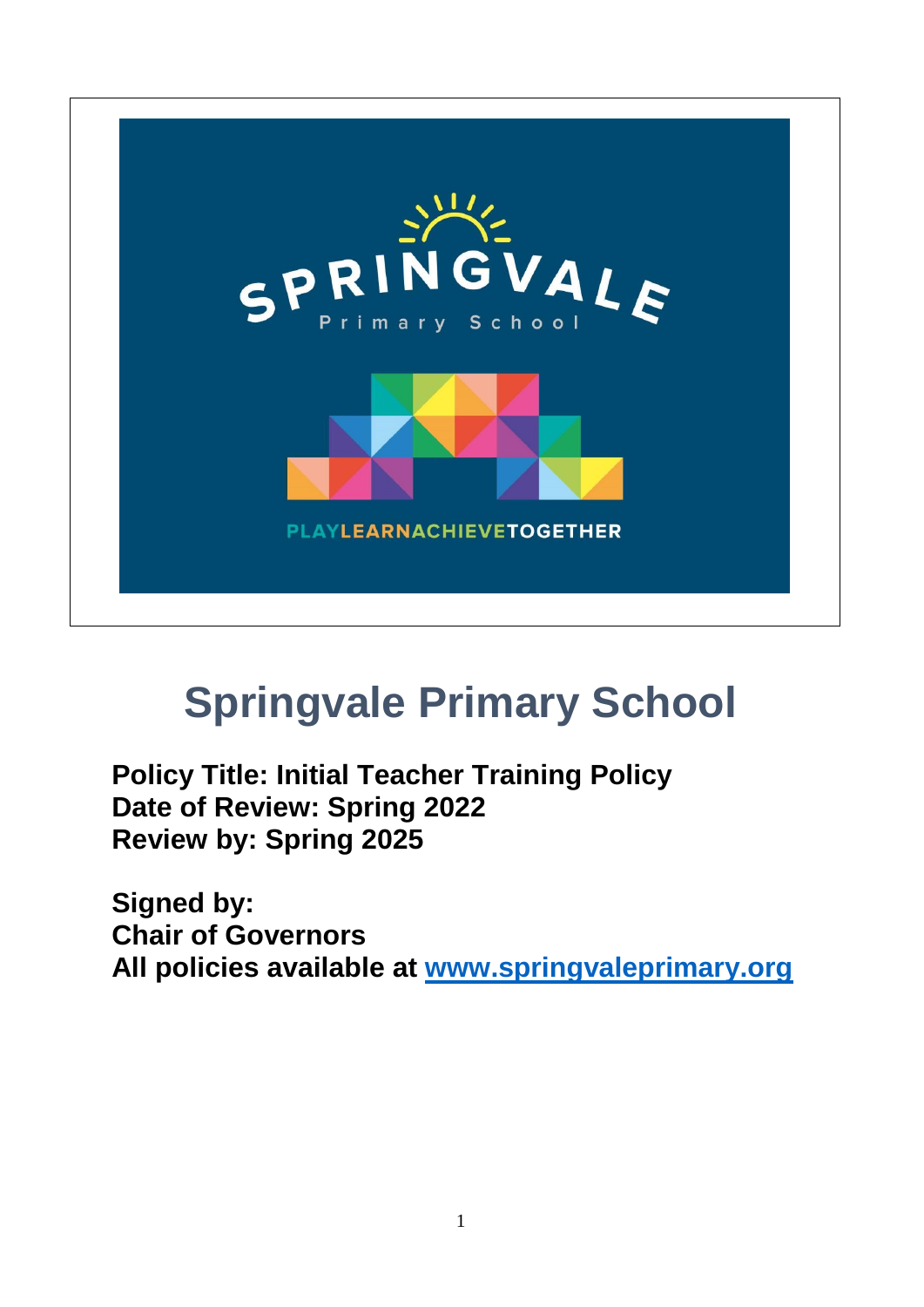## **SPRINGVALE PRIMARY SCHOOL**

## **Trainee Teachers in School Policy Initial Teacher Training (ITT)**



#### **Introduction**

This policy has been formally adopted by the governors of Springvale Primary School. It was initially presented as a model policy by B.M.B.C. and it has been accepted or adapted to reflect our practice.

#### **Aims and Principles**

The policy is underpinned by the central aims of Springvale Primary and values held by the school community:

## **Aims of the school**

- Springvale is committed to promoting high standards of academic achievement for all learners in all subjects.
- As a school we will continue to develop and instil key life skills and values in our pupils.
- We will encourage positive relationships and communications between home, our community and the wider world.

In particular, Springvale School has an inclusive approach to our provision. Our aim is always to involve all our children and stakeholders in all areas of the curriculum and school life. In accordance with our **Disability Equality Scheme** we recognise that this may mean making special adaptations or arrangements from time to time for children with specific disabilities. We welcome the involvement of disabled adults in all areas of school life.

#### **Background Information**

Springvale Primary School is a caring and open school, where parents, children, staff and the wider school community all know that their views and needs will be listened to, in both education and personal areas.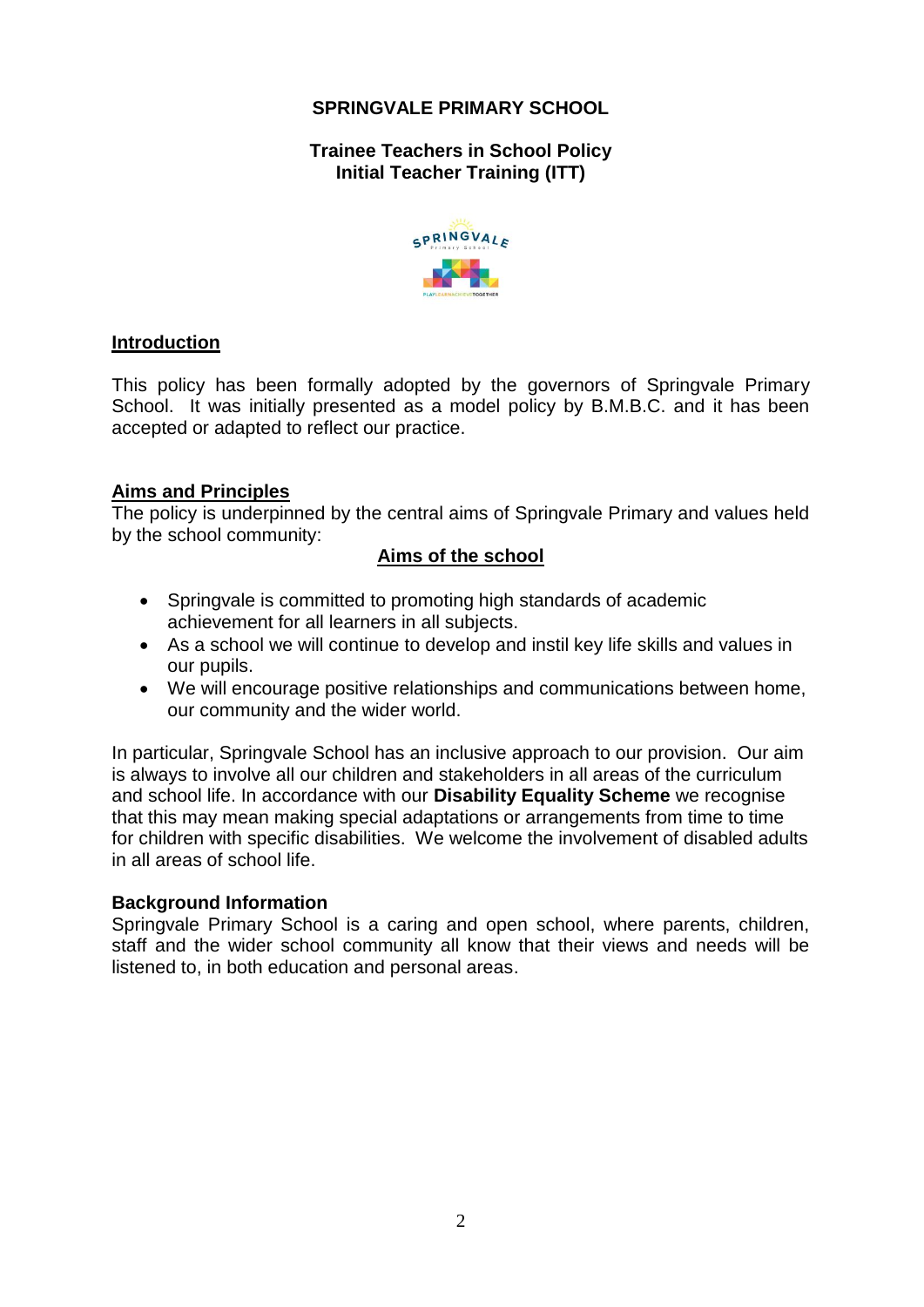## **OVERVIEW**

- We believe that trainee teachers should have the opportunity to experience positive teaching and learning in a working environment.
- We recognise the benefits of working with trainee teachers from a variety of educational establishments and believe that these benefits are reciprocal, leading to the general enrichment of the teaching profession.
- The school values its partnership with the Universities and other establishments including the Teaching School Alliances (Tykes and Positive Regard) based in Barnsley and those across Yorkshire.

In accordance with the above, Springvale will provide the opportunity for trainee teachers to continue their development in the school so long as the resources and facilities are in place to provide the essential support they will need.

## **AIMS**

It is important to recognise that working with trainees in school is beneficial not only for them but also for our children and teaching staff. The benefits include:

## **Trainees**:

- To bring together theory and practical experience, thereby developing their understanding of teaching and learning.
- To develop as fellow professionals, promoting appropriate attitudes and behaviour.
- To provide opportunity to experience the working environment.

#### **Children**:

 To offer the children the stimulation of fresh ideas and approaches through different teaching styles and learning situations.

#### **Teachers:**

- To maintain a positive and constructive role in the development of their own profession by sharing good practice and expertise. To be a part of the training of quality teachers of the future.
- To develop further their own understanding of children and of the learning process, through observation of the trainee's development.
- To contribute to the continued professional development of staff by:
	- a) giving them the opportunity to reflect their own practices by articulating the key points and issues.

b) developing skills in observation and feedback through mentoring and monitoring.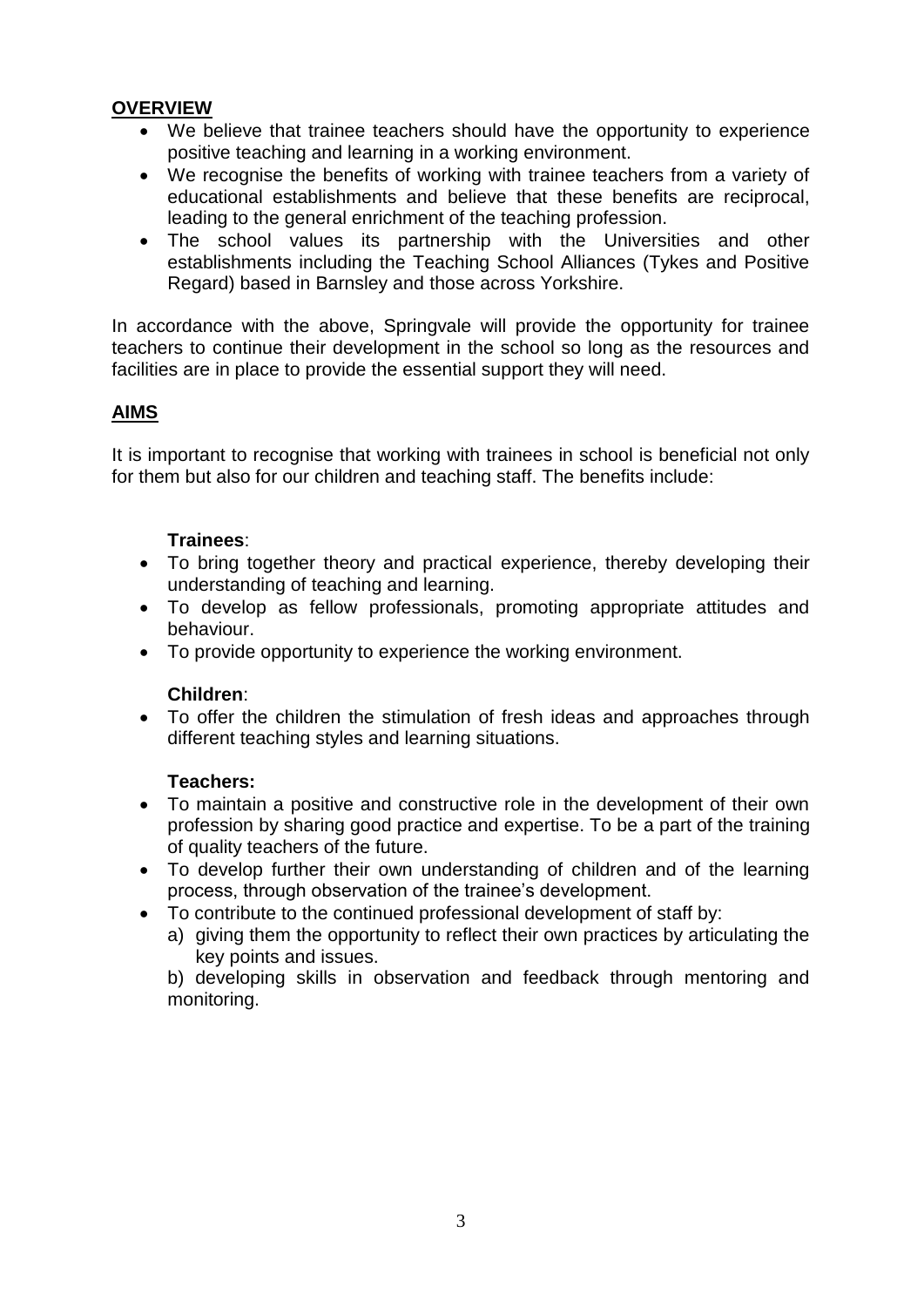## **ROLES AND RESPONSIBILITIES**

#### **Initial Teacher Training (ITT) Coordinator**

This is the role assigned to the Deputy Headteacher or a senior leader depending on workload and capacity. The placement of students is organised in relation to the experience and role of class teachers to ensure that an appropriate co-ordinator and mentor are appointed, so that they are able to:

- liaise with ITT providers; Sheffield Hallam and Leeds Metropolitan University for example, to ensure that appropriate training has been received.
- ensure that placements are made appropriately within the school.
- ensure the trainee is inducted into the school and given relevant information about policies and procedures.
- contribute to the development and evaluation of the ITT providers' programme.
- be responsible for the organisation and implementation of the school based training programme.
- communicate any concerns with the placement link tutor.

#### **School based tutors (mentors)**

In most cases the school based tutor would also be the class teacher. This member of staff has regular contact with the trainee which involves coaching and mentoring with a focus on learning and progress. The role of the mentor is to:-

- Receive appropriate training/guidance from the ITT to support and mentor the trainee teacher effectively.
- Support the trainees, providing training and tracking and reviewing the trainees progress towards achieving the standard.
- Observe and provide constructive feedback to the trainee
- Set 'SMART' targets and check progress against them
- Make explicit to the trainee elements of professional practice including effective planning, high-quality teaching and learning, providing accurate marking and timely and appropriate feedback.
- Make both formative and summative assessments of the trainee.
- Maintain a record supported by evidence of the trainee's achievements.
- Ensure the trainee maintains standards in the classes they teach so pupils' entitlements are ensured.
- Participate in dialogue with others involved in ITT.
- Keep the ITT co-coordinator informed of progress and of the effectiveness of the training programme.
- Be a model of good practice demonstrating a variety of planning, teaching and assessment strategies.
- Give quality feedback on observations and support the trainee in developing their own evaluation skills.
- Act as an extra teaching support in the classroom when appropriate and to ensure a qualified teacher is on hand, if needed.
- Support the student to achieve the set targets.

The headteacher will regularly liaise with the ITT, school based mentor and the trainee. Where appropriate, the headteacher will discuss job applications and interviews with final stage trainees where requested.